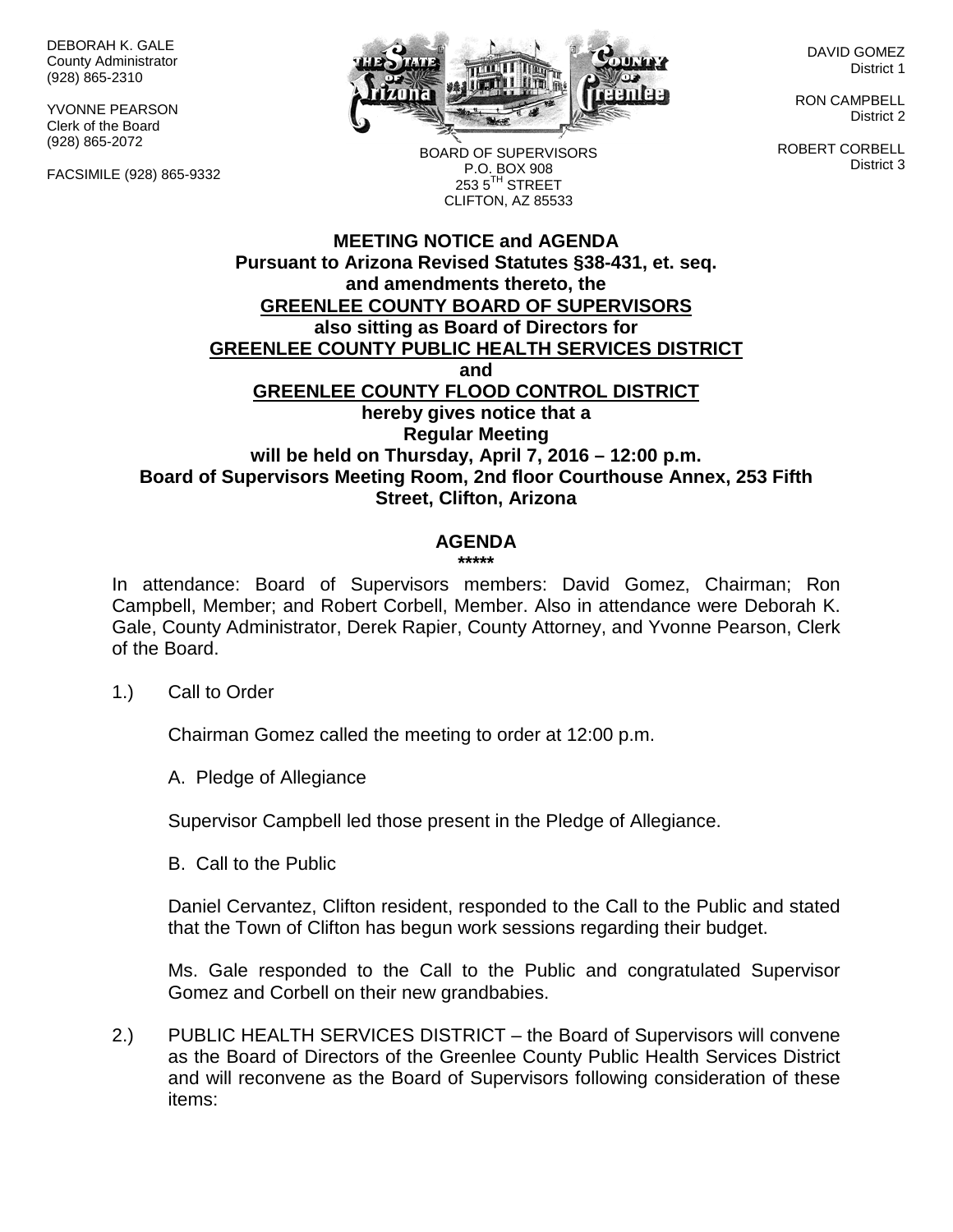- A. Consent Agenda
	- 1. Clerk of the Board: Consideration of approval of Public Health Services District expense warrants in excess of \$1,000.00

Upon motion by Supervisor Campbell, seconded by Supervisor Corbell, and carried unanimously, the Board approved the Public Health Services District as presented.

- 3.) Paulette LeBlanc, Community Outreach Coordinator, First Things First
	- A. Consideration of Proclamation of Week of the Young Child, April 10 16, 2016

Ms. LeBlanc explained that the First Things First organization partners with communities to strengthen families so that all children will enter school healthy and ready to succeed. She stated that Week of the Young Child is a national initiative to recognize not only children but also those who serve young children. Upon motion by Supervisor Campbell, seconded by Supervisors Corbell, and carried unanimously, the Board proclaimed the week of April 10 – 16 as "Week of the Young Child".

4.) Work Session – Duncan County Complex

The Board convened into Work Session and reviewed information presented by Frank Slingerland, BWS Architects, regarding the design of the Duncan County Complex and development milestones. Discussion regarding the process of bidding and selecting a contractor was discussed.

- 5.) Philip Ronnerud, County Engineer/Planning Director
	- A. Consideration of approval of the Duncan Annex Professional Design Services Scope of Work & Fee Proposal from BWS Architects

Upon motion by Supervisor Campbell, seconded by Supervisor Corbell, and carried unanimously, the Board approved the Duncan Annex Professional Design Services Scope of Work & Fee Proposal from BWS Architects and authorized Ms. Gale as signatory on documents related to the project.

B. Consideration of approval of Amendment #1 to the Intergovernmental Agreement with the State of Arizona Department of Transportation for the Blue Campbell Bridge replacement

Mr. Ronnerud explained that the amendment addresses a funding change to the contract. Upon motion by Supervisor Campbell, seconded by Supervisor Corbell, and carried unanimously, the Board approved the Amendment #1 to the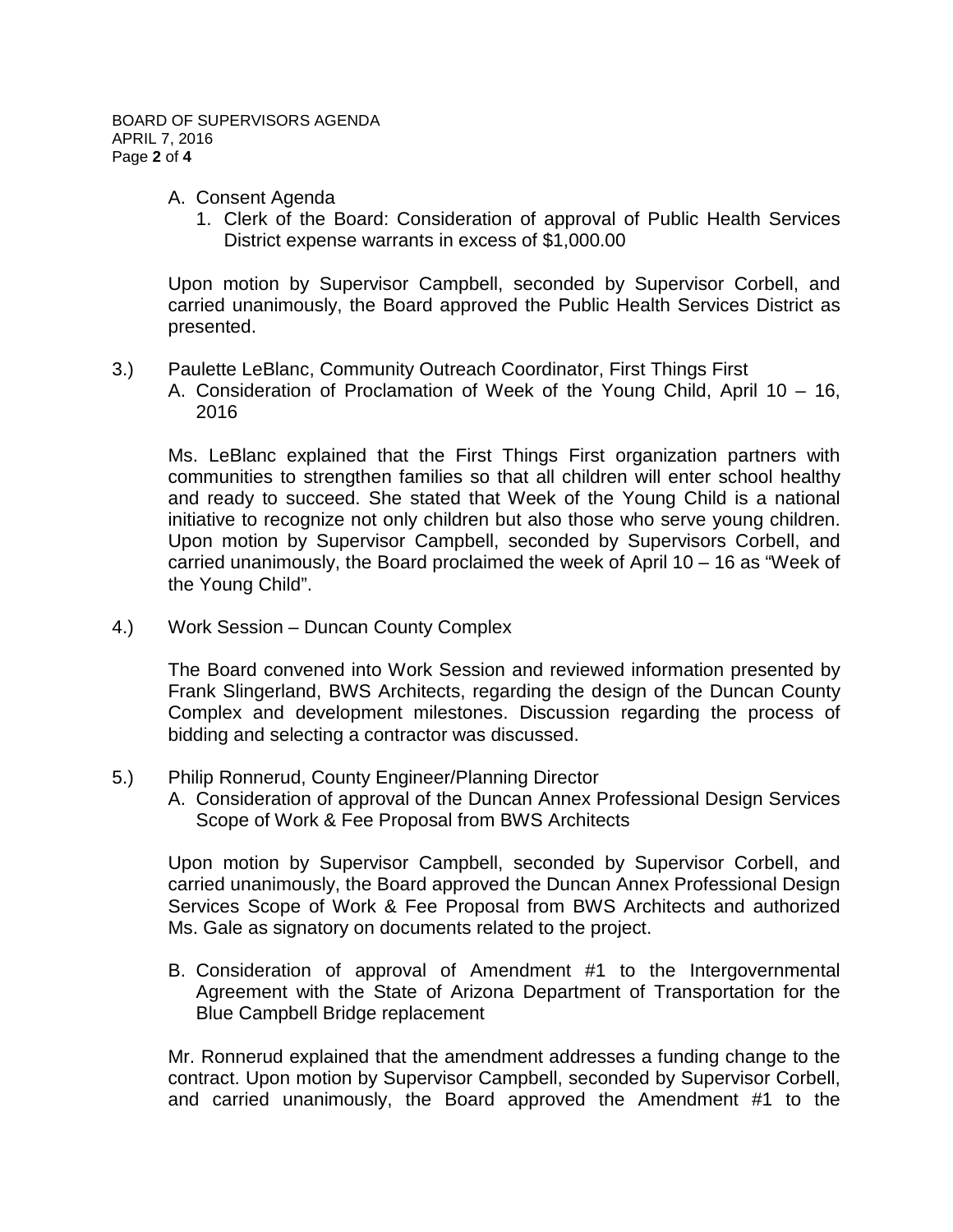Intergovernmental Agreement with the State of Arizona Department of Transportation for the Blue Campbell Bridge replacement as presented.

## 6.) Consideration of approval of the Blue Public Works Facility Lease Agreement

Ms. Gale explained the lease agreement which would allow Greenlee County to build a facility at Blue to be used for equipment and would also double as an emergency operations center and could be used for public meetings. Supervisors Corbell and Gomez raised concerns on the amount of rent to be paid to the property owners and the incremental increases. Upon motion by Supervisor Campbell, seconded by Supervisor Corbell, and carried unanimously, the Board tabled the item pending further information and review.

7.) Action/Discussion regarding Greenlee County's response to the Transfer of Federally Managed Lands Study Committee Survey of Counties Land Management and Conditions

Mr. Rapier explained that he received comments from Supervisor Corbell but not in time to be able to incorporate the comments into the previous draft. Upon motion by Supervisor Campbell, seconded by Supervisor Corbell, and carried unanimously, the Board tabled the item to the next meeting with a deadline of having comments to Mr. Rapier by April  $14<sup>th</sup>$ .

8.) Kay Gale, County Administrator

A. County and State budget and legislative issues

Ms. Gale stated that the Governor has told the legislature to get a budget to him or he will not be dealing with any more bills.

B. Calendar of Events

The Calendar of Events was reviewed.

- 9.) Consent Agenda
	- A. Clerk of the Board: Consideration of approval of minutes to previous meetings – 03/01/16; 03/15/16; 03/29/16
	- B. Clerk of the Board: Consideration of approval of expense warrants in excess of \$1,000.00 – Voucher 1079; 1082; 1083; 1084
	- C. Chief Finance Officer: Consideration of approval of General Fund loans in the amount of \$4,354.15 to be reimbursed upon receipt of funds – Fund 152 - \$544.75; Fund 237 - \$3,809.40
	- D. County Attorney: Consideration of approval of Employee Transaction Form: J. Hopson, County Attorney Investigator
	- E. County Sheriff: Consideration of approval of Employee Transaction Form: V. Moreno, Deputy Cadet